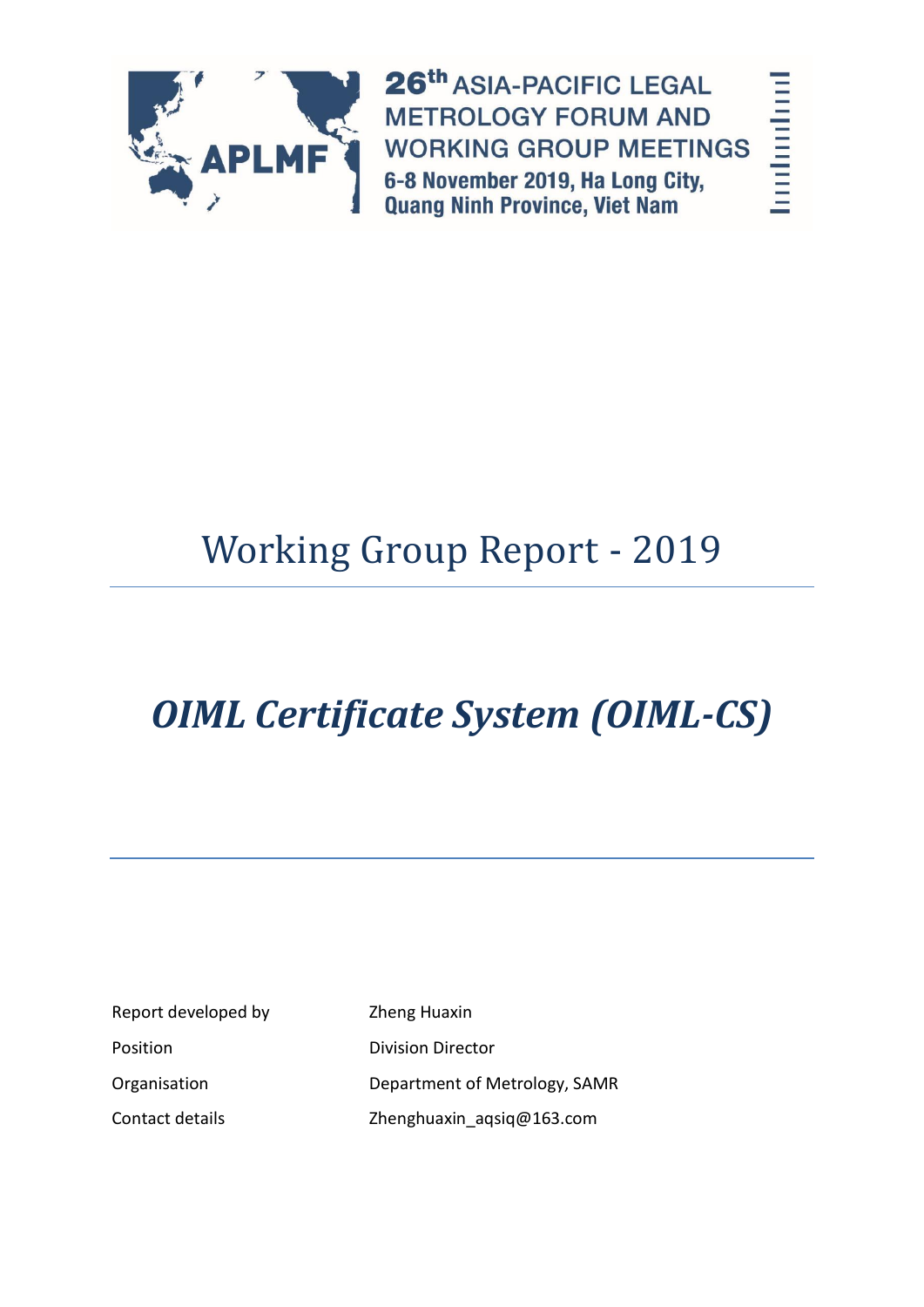## **SECTION 1 – Details of the membership of the Working Group**

- **1. Mrs ZHENG Huaxin** State Administration for Market Regulation (SAMR), PR China
- **2. Mr Alexander WINCHESTER** National Measurement Institute, Australia
- **3. Mr POLINEAVITH Ngi** National Metrology Center of Cambodia
- **4. Mr Denny Tresna SESWARA** Directorate of Metrology, Ministry of Trade, Indonesia
- **5. Mr Phil SORRELL** Trading Standards, Ministry of Business Innovation & Employment (MBIE), New Zealand
- **6. Mrs Benjamas WINYA** Bureau of Weights and Measures (BWM), Thailand
- **7. Mrs CAI Changqing** National Institute of Metrology, PR China

## **SECTION 2 – Key activities of 2018/19**

25th Forum Meeting established new WG on OIML Certificate Systems

The activities since last meetings are:

#### **1. Participate in the OIML-CS MC meeting**

The Second OIML-CS Management Committee (MC) Meeting was held on 20-21 March 2019 in Delft, Netherlands. Cock Oosterman (MC Chairperson) chaired the meeting and 42 participants representing 18 countries and five liaison organizations attended the meeting. Of the 22 voting members of the MC, 21 were represented either at the meeting or by proxy. As the contact of China, I attended this meeting. Some of WG members, Ms. Cai Changqing, Mr Alexander WINCHESTER , Mrs. PEOU Vorleaks also joined the meeting. Some of the key items discussed at the meeting were:

- Approval of applications for OIML IAs, TLs and experts
- Application of ISO/IEC 17065 for the competence of OIML Issuing Authorities
- Assessment requirements for OIML IAs and TLs
- Certification mark on measuring instruments and limiting the validity of OIML-CS **Certificates**
- Promotion and awareness raising
- Review of OIML IA annual reports
- OIML scope and transition arrangements
- Use of test data from field-sites for issuing OIML-CS Certificates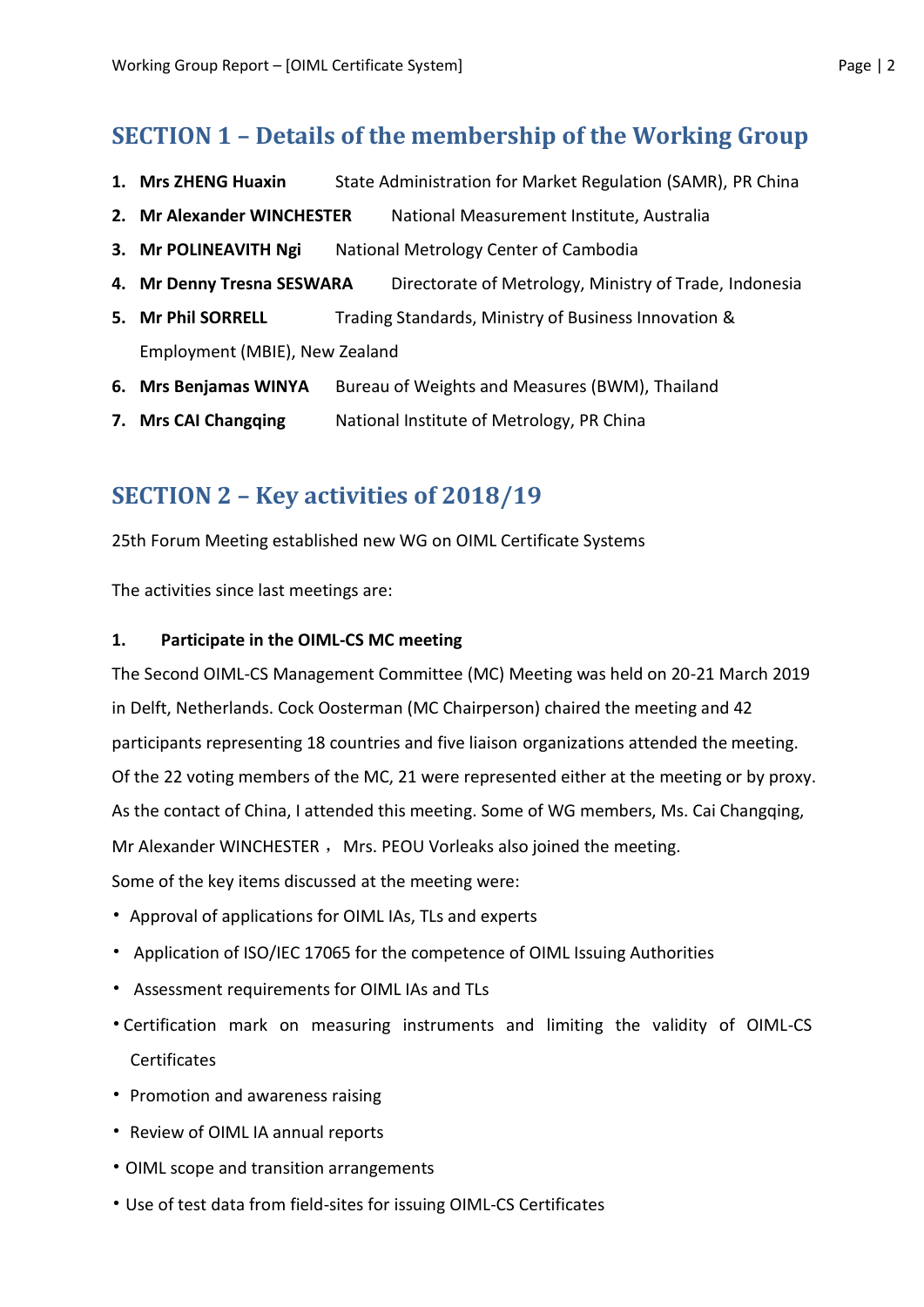- Topics raised by the MG
- Extension of the transition period for OIML IAs to use self-declaration

#### **2. The OIML Certification System Seminar**

The OIML Certification System Seminar was held through 15-17 July 2019 in Hangzhou, China. This seminar was organized by the OIML, APLMF, SAMR and PTB, over 100 participants from 26 economies has attended.

This seminar is primarily focused on providing participants with a detailed understanding of the OIML-CS and how it can support an economy to implement a new national type approval system, without the need to invest in expensive test facilities. Existing participants in the OIML-CS has explain how it has benefited their economy. Breakout sessions enabled participants to share their knowledge and experiences and to identify the needs for their economy and the region.

Final report both provided by BIML and APLMF can be found in OIML bulletin: [https://www.oiml.org/en/publications/bulletin/pdf/oiml\\_bulletin\\_july\\_2019.pdf](https://www.oiml.org/en/publications/bulletin/pdf/oiml_bulletin_july_2019.pdf)

On behalf of WG on OIML-CS, I played the role as designing and organizing this seminar. Mr Phil SORRELL, Mrs PEOU Vorleaks also participated this seminar in person to show the support.

#### **3. Development of ToR of WG on OIML-CS**

According to the requirements of APLMF secretariat, as a WG Chair, I developed the Term of Reference of Working Group on OIML-CS and circulated the member of WG to ask for comments. Many members gave a lot of conductive comments, including Mr Alexander WINCHESTER and Ms. Alli Smith. The ToR was approved by APLMF EC in September and published on APLMF website. <https://www.aplmf.org/oiml-certificate-systems.html>

#### **2. Translation the OIML-CS documents**

Under the authorization of OIML, China has translated the OIML-CS documents, including OIML B18:2018 "Framework for the OIML Certification System (OIML-CS)" , OIML-CS OD01, OD02, OIML-CS PD01-08 from English to Chinese and published it officially. This will be very helpful for Chinese manufacturers to understand the OIML-CS system, procedures and requirements, and motivate them to apply more OIML-CS certificates.